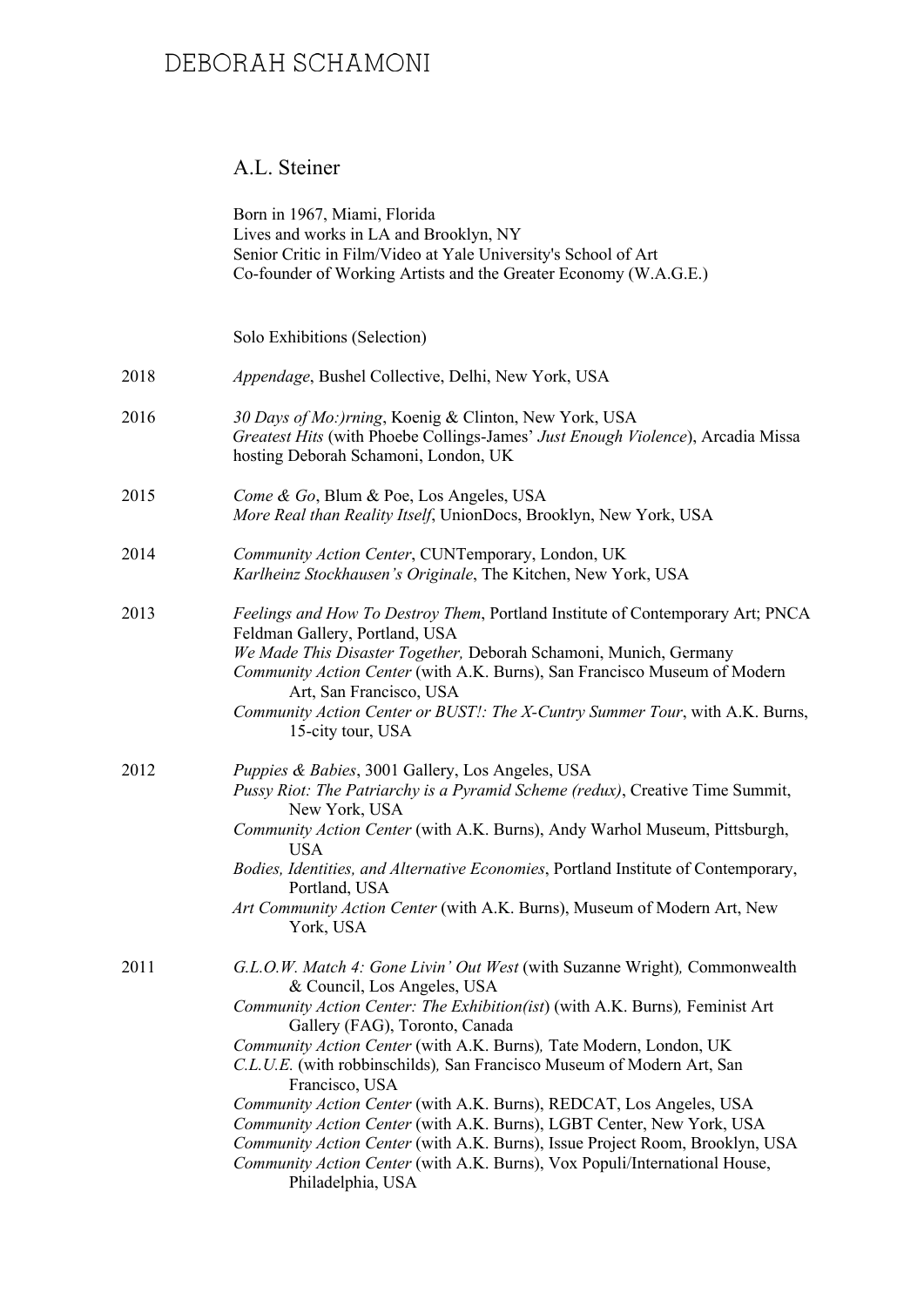|      | Community Action Center (with A.K. Burns), Theater Kampnagel, Hamburg,<br>Germany                                                                                                                                                                              |
|------|----------------------------------------------------------------------------------------------------------------------------------------------------------------------------------------------------------------------------------------------------------------|
| 2010 | Community Action Center (with A.K. Burns), Horton Gallery, Berlin, Germany<br>Community Action Center (with A.K. Burns), Taxter & Spengemann, New York,<br><b>USA</b>                                                                                          |
|      | Community Action Center (with A.K. Burns), LISTE: The Young Art Fair, Basel,<br>Switzerland                                                                                                                                                                    |
| 2009 | C.L.U.E. (with robbinschilds), Institute of Contemporary Art, Sofia, Bulgaria<br>C.L.U.E. (with robbinschilds), Portland Institute of Contemporary Art, Portland,<br><b>USA</b>                                                                                |
| 2008 | C.L.U.E., New Museum, New York, USA                                                                                                                                                                                                                            |
| 2007 | C.L.U.E. (with robbinschilds), Performance Space 122, New York, USA<br>C.L.U.E., Part I (with robbinschilds), Taxter & Spengemann, New York, USA                                                                                                               |
| 2006 | One Million Photos, 1 Euro Each (minimum order), John Connelly, Presents, New<br>York, USA<br>Pound for Pound, ROVE @ PhotoLondon, London, UK                                                                                                                  |
|      |                                                                                                                                                                                                                                                                |
| 2005 | One Million Photos, 1 Euro Each (minimum order), Open Space/Art Cologne,<br>Cologne, Germany                                                                                                                                                                   |
| 2004 | One Million Photos, 1 Euro Each (minimum order), Starship, Berlin, Germany                                                                                                                                                                                     |
| 2001 | Centerpiece, Rhodes + Mann, London, UK<br>Extra Ordinary, Galleria Margiacchi, Arezzo, Italy                                                                                                                                                                   |
| 2000 | Sensorymemory, RARE Gallery, New York, USA                                                                                                                                                                                                                     |
| 1997 | A.L. Steiner, White Room/White Columns, New York, USA                                                                                                                                                                                                          |
|      | Group Exhibitions (Selection)                                                                                                                                                                                                                                  |
| 2022 | at dawn, Julia Stoschek Collection, Berlin, Germany (upcoming)                                                                                                                                                                                                 |
| 2021 | Nothing Personal, Nicole Klagsbrun, New York, USA                                                                                                                                                                                                              |
| 2020 | When We First Arrived A call to action and exhibition in solidarity with the<br>detained and separated children at the US-Mexico Border, The Corner @ Whitman<br>Walker, Washington, DC, USA<br>Stand At The Window, Artist Curated Projects, Los Angeles, USA |
| 2019 | In Plain Sight, Henry Art Gallery, Seattle, USA<br>She Models For Her, Open Call II, The Shed, New York, USA<br>Whitney Biennial (with Paul Sepuya), Whitney Museum, New York, USA                                                                             |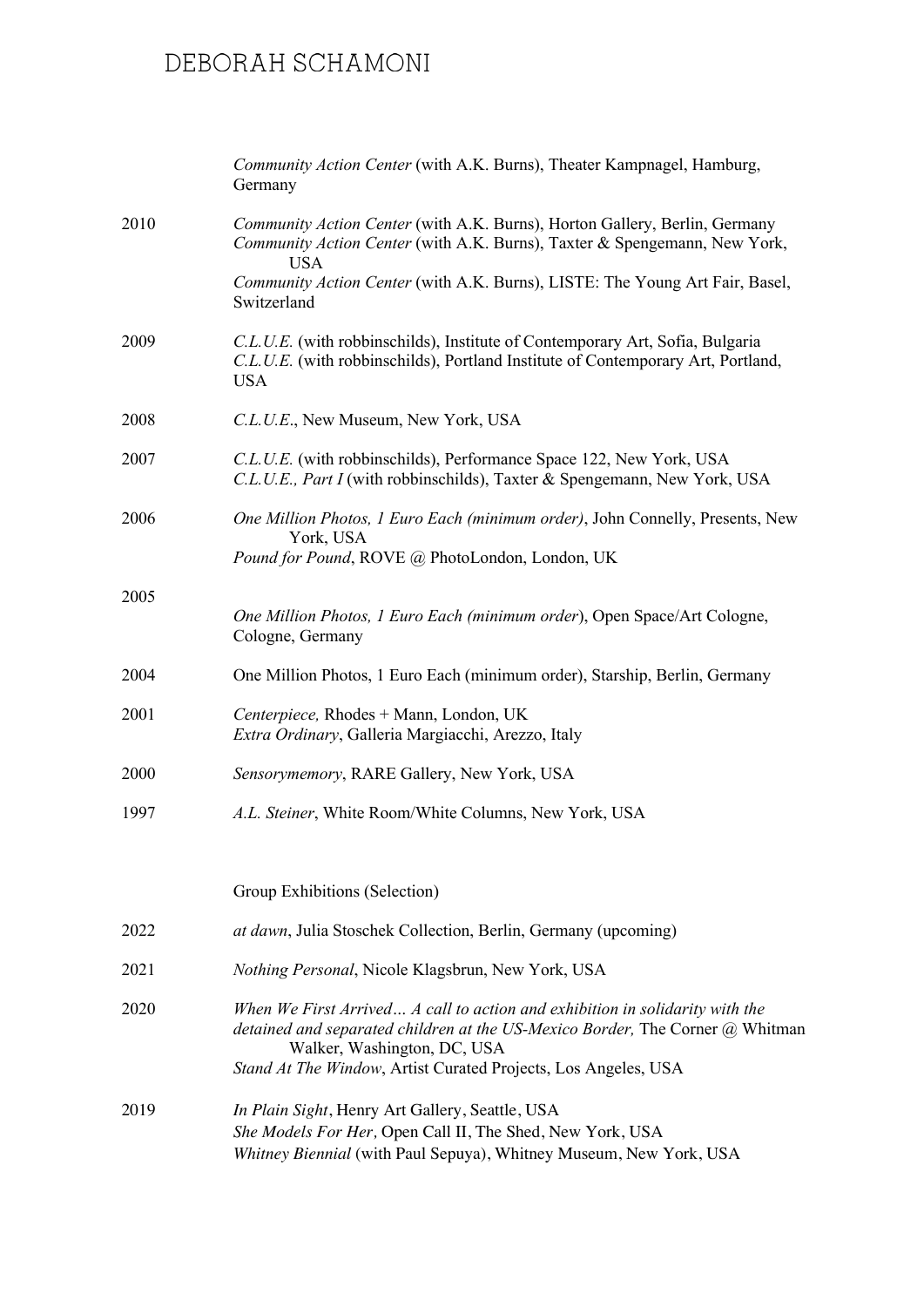|      | 50JPG Triennial: OSMOSCOSMOS, Centre de la photographie Genève,<br>Switzerland                                                                                                                                                                                                                                                                                                                                                                                                                                                   |
|------|----------------------------------------------------------------------------------------------------------------------------------------------------------------------------------------------------------------------------------------------------------------------------------------------------------------------------------------------------------------------------------------------------------------------------------------------------------------------------------------------------------------------------------|
|      | Fire, Baby Company, New York, USA                                                                                                                                                                                                                                                                                                                                                                                                                                                                                                |
| 2018 | Under Erasure, Pierogi Gallery, Brooklyn, New York, USA<br>12 Moons, Schwules Museum, Berlin, Germany                                                                                                                                                                                                                                                                                                                                                                                                                            |
| 2017 | Feminismus 3.0, Galerie Gisela Clement, Bonn, Germany<br>Trigger: Gender As A Tool and a Weapon, New Museum, New York, USA<br>Art Encounters Biennial, Timisoara, Romania<br>Talking Pictures, Metropolitan Museum of Art, New York, USA<br>From Self to #Selfie, Queer Cultural Center @ SOMArts, San Francisco, USA<br>The Public Body .02, Artspace, Sydney, Australia<br>Divided States of America, The LGBT Community Center, New York                                                                                      |
| 2016 | The Sun Placed in the Abyss, Columbus Museum of Art, Ohio, USA<br>The Artist's Museum, Institute of Contemporary Art, Boston, USA<br>SeMA Biennale: Mediacity, Seoul, South Korea<br>On Limits: The Estrangement in the Everyday, The Kitchen, New York, USA<br>The Public Body .01, Artspace, Sydney, Australia                                                                                                                                                                                                                 |
| 2015 | The Art of Our Time, Museum of Contemporary Art, Los Angeles, USA<br>Queer Fantasy, OHWOW, Los Angeles, USA<br>Amazonite, Three Days Awake, Los Angeles, USA                                                                                                                                                                                                                                                                                                                                                                     |
| 2014 | Auto Body, Spinello Projects, Miami, USA<br>New Dawn, Silberkuppe, Berlin, Germany<br>Take Ecstasy with Me, Whitney Museum, New York, USA<br>More Real than Reality Itself, Contemporary Arts Museum, Houston, USA<br>Whitney Biennale, curated by Stuart Comer, New York, USA<br>Made in L.A., Hammer Biennale, Los Angeles, USA                                                                                                                                                                                                |
| 2013 | ReMap4, The Apartment, Athens, Greece<br>KUKUK, Deborah Schamoni, Munich, Germany<br>Erogenous Zone/Temporary Autonomous Zone / 2, Pony Royal, Berlin, Germany<br>New Modern Hair, The Pacific Design Center, Los Angeles, USA<br>In Unison, Get This Gallery, Atlanta, USA                                                                                                                                                                                                                                                      |
| 2012 | Out of Focus, Saatchi Gallery, London, UK<br>AbstractSexAmerica, Hélène Bailly, Paris, France<br>Tilt/Shift, Luis de Jesus, Los Angeles, USA                                                                                                                                                                                                                                                                                                                                                                                     |
| 2011 | When is a human being a woman?, Hollybush Gardens, London, UK<br>Flaming Days in a Rented World, ICA, London, UK<br>A Gay Bar Called Everywhere (with costumes and no practice), The Kitchen, New<br>York, USA<br>Bodily Choreography, Zacheta National Gallery of Art, Warsaw, Poland<br>Feeling Bad, 54th International Biennale di Venezia 2011, Swiss Pavilion / Teatro<br>Fondamenta Nuove, Venice, Italy<br>Dance/Draw, ICA, Boston, USA<br>Jack Smith: Thanks for Explaining Me, Barbara Gladstone Gallery, New York, USA |
|      | Dance with Camera, Scottsdale Museum of Contemporary Art, Scottsdale, Arizona,                                                                                                                                                                                                                                                                                                                                                                                                                                                   |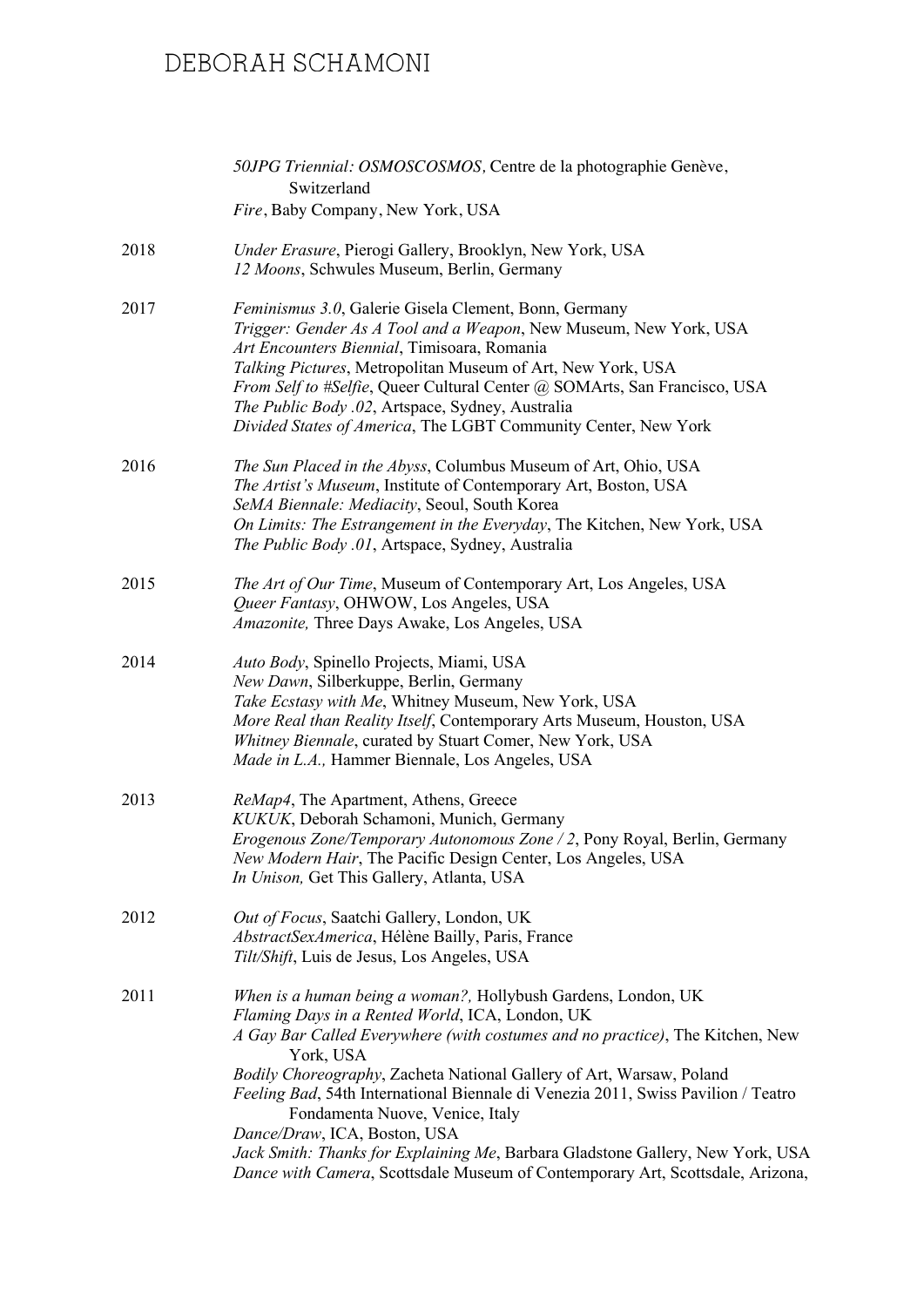#### USA

| 2010 | Dance with Camera, Contemporary Arts Museum, Houston, USA<br>Greater New York, MoMA P.S.1, New York, USA<br>50 Artists Photograph The Future, Higher Pictures, New York, USA                                                                                                                                                                                                                                                                                |
|------|-------------------------------------------------------------------------------------------------------------------------------------------------------------------------------------------------------------------------------------------------------------------------------------------------------------------------------------------------------------------------------------------------------------------------------------------------------------|
| 2009 | Ecstatic Resistance, Grand Arts, Kansas City, USA; X Initiative, New York, USA<br>Queer Gaze, Fontanelle Galllery, Portland, USA<br>Dance With Camera, Institute of Contemporary Art, Philadelphia, USA<br>Rencontres Internationales, Reina Sofia, Madrid, Spain; Haus der Kulturen der<br>Welt, Berlin, Germany<br>Disorganized, Museum 52, New York, USA<br>Mutual: On Collaboration, Samson Projects, Boston, USA                                       |
| 2008 | Rencontres Internationales, Beaux-Arts de Paris, Paris, France<br>Gender Bender, Cinema Lumiere, Bologna, Italy                                                                                                                                                                                                                                                                                                                                             |
|      | <i>Making Do 3, Yale University School of Art Green Hall Gallery, New Haven, USA</i><br>PM Dawn, Taxter & Spengemann, New York, USA<br>Intrude 366, Zendai MoMA, Shanghai, China<br>Fruit Farm Film Festival, McMinnville, Oregon, USA<br>Declassified Days, New Museum, New York, USA<br>A New High in Getting Low, John Connelly Presents, New York, USA<br>La Mirada Iracunda/The Furious Gaze, Centro Cultural Montehermoso, Vitoria-<br>Gasteiz, Spain |
| 2007 | Creative Imagination, Aspen Art Museum, Aspen, USA<br>En Perfecto Desorden, Museo Nacional Centro de Arte Reina Sofia, Madrid, Spain<br>Between The Lines, Brooklyn Academy of Art (BAM), Brooklyn, New York, USA<br>Neointegrity, Derek Eller Gallery, New York, USA<br>Shared Women, LACE, Los Angeles, USA                                                                                                                                               |
| 2006 | Kamp 48, John Connelly Presents, New York, USA<br>Hot Topic, Center for Curatorial Studies, Bard College, Annandale-on-Hudson, New<br>York, USA<br>Fotographia, F. Zubillaga Galeria, Caracas, Venezuela<br>When Artists Say 'We', Artists Space, New York, USA<br>Wimmin by Womyn who Love Wimyn, Harvey Levine Gallery, Los Angeles, USA                                                                                                                  |
| 2005 | Hunch & Flail, Artists Space, New York, USA<br>Kults, Werewolves & Sarcastic Hippies, Yerba Buena Center for the Arts, San<br>Francisco, USA<br>PROG: ME, Telemar Cultural Center, Rio de Janeiro, Brasilia<br>Mastermind, Galerie des Multiples, Paris, France                                                                                                                                                                                             |
| 2004 | Claude Wampler: Pomerania, Postmasters, New York, USA<br>Space Debris, Büro DC, Cologne, Germany<br>e-flux video rental, e-flux, various locations worldwide<br>Cave Canem, John Connelly Presents, New York                                                                                                                                                                                                                                                |
| 2003 | Kult 48 Klubhouse, Deitch Projects, Brooklyn, New York, USA<br>K48: The Bedroom Show, Agnes B., Paris, France<br>Stephanie Diamond, Francine Bishop-Good & A.L. Steiner, Kevin Bruk Gallery,                                                                                                                                                                                                                                                                |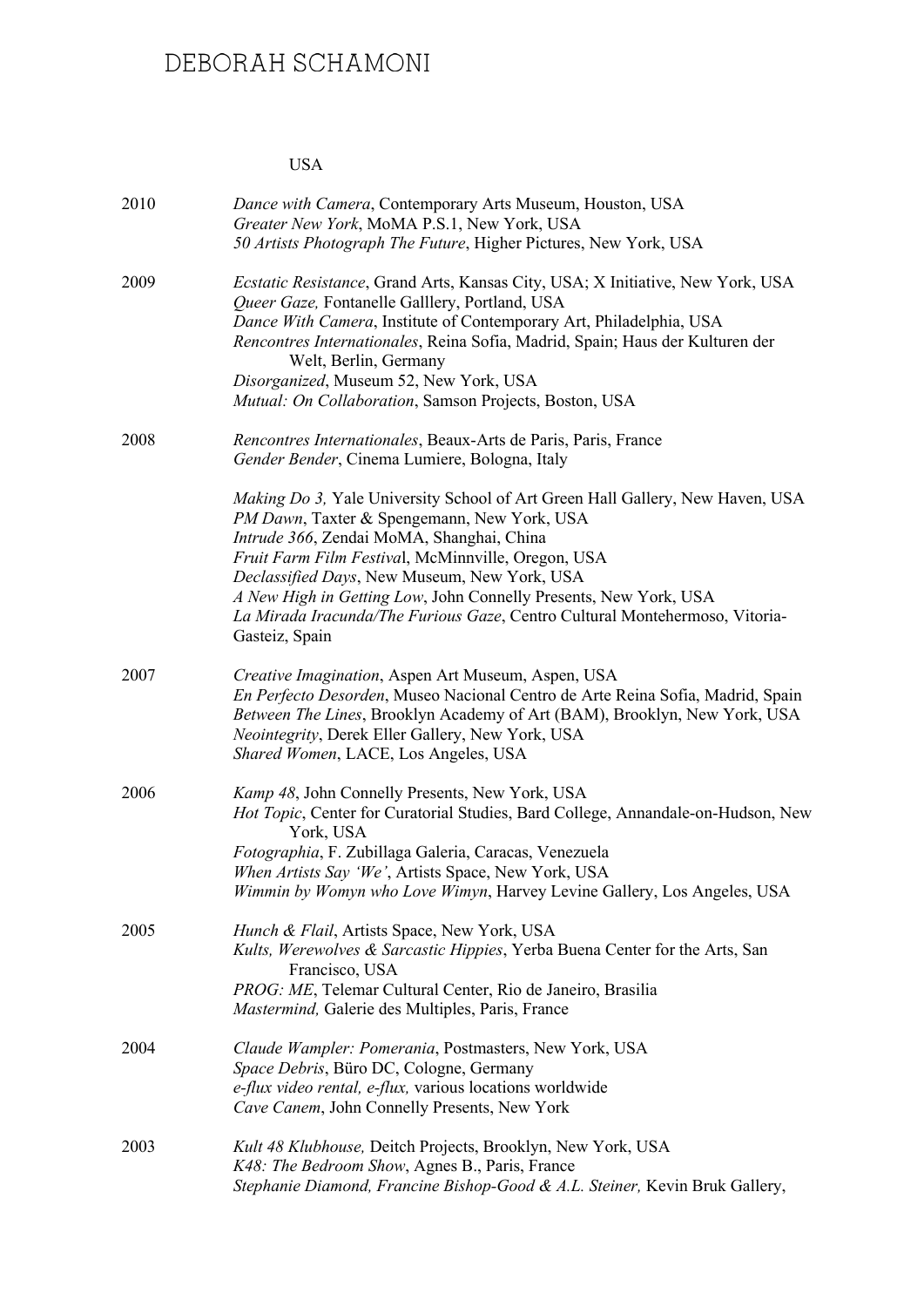|      | Miami, USA<br>Michel Auder, Amy Simon & A.L. Steiner, Nicole Klagsbrun, New York, USA                                                                                                                                                                                                |
|------|--------------------------------------------------------------------------------------------------------------------------------------------------------------------------------------------------------------------------------------------------------------------------------------|
| 2002 | Over Time, Rhodes + Mann, London, UK<br>K48: The Bedroom Show, John Connelly Presents, New York, USA<br>Je Veux, Palais de Tokyo, Paris, France<br>Bystander, Andrea Rosen, New York, USA                                                                                            |
| 2001 | Rocks & Trees, Photographic Resource Center, Boston University, Boston, USA                                                                                                                                                                                                          |
| 2000 | Photographs, Nicole Klagsbrun, New York, USA<br>Exposure: Recent Acquisitions from the Doron Sebbag Collection, Tel Aviv<br>Museum of Art, Tel Aviv, Israel<br>Snapshot, Contemporary Museum, Baltimore, USA<br>Women, Wessel + O'Connor, New York, USA                              |
| 1999 | The Choice 99, Exit Art, New York, USA<br>I Love Los Angeles, Colette, Paris, France                                                                                                                                                                                                 |
|      | Selected Exhibitions and Performances / Chicks on Speed                                                                                                                                                                                                                              |
| 2012 | 10 Years, TBA21, Vienna, Austria                                                                                                                                                                                                                                                     |
| 2010 | Don't Art, Fashion, Music, Dundee Contemporary Arts, UK<br>Girl Monster, Theater Kampnagel, Hamburg, Germany; Inkonst, Malmö, Sweden                                                                                                                                                 |
| 2009 | The Making of Art, Schirn Kunsthalle, Frankfurt, Germany<br>Young & Reckless, BAWAG Contemporary, Vienna, Austria<br>Girl Monster, Donau Festival, Krems, Austria                                                                                                                    |
| 2008 | Art Rules, The National Museum of Modern Art, Kyoto, Japan<br>A New Line, Kate MacGarry, London, UK                                                                                                                                                                                  |
| 2007 | Art Rules, Yvon Lambert, Paris, France<br>Art Rules, La Noche Blanco/Matadero, Madrid, Spain<br>Kiss Kiss Bang Bang, Museo de Bellas Artes, Bilbao, Spain<br>Art Rules, Thyssen-Bornemisza Art 21 Contemporary (TBA21), Vienna, Austria<br>Art Rules, Centre Pompidou, Paris, France |
| 2006 | Switch on the Power, Marco Museum, Vigo, Spain; CAAM, Gran Canaria, Spain<br>FREE THINKING IS FOR FREE, RIXC, Riga, Latvia                                                                                                                                                           |
| 2005 | It's Not What You Think, It's the Way You Look, Kunstraum Innsbruck, Austria<br>Tenticalism, Moda Fad, Barcelona, Spain                                                                                                                                                              |
| 2004 | It's A Project, Deitch Projects, New York, USA                                                                                                                                                                                                                                       |
|      | <b>Curatorial Projects</b>                                                                                                                                                                                                                                                           |
| 2018 | 12 Moons, Schwules Museum, Berlin, Germany                                                                                                                                                                                                                                           |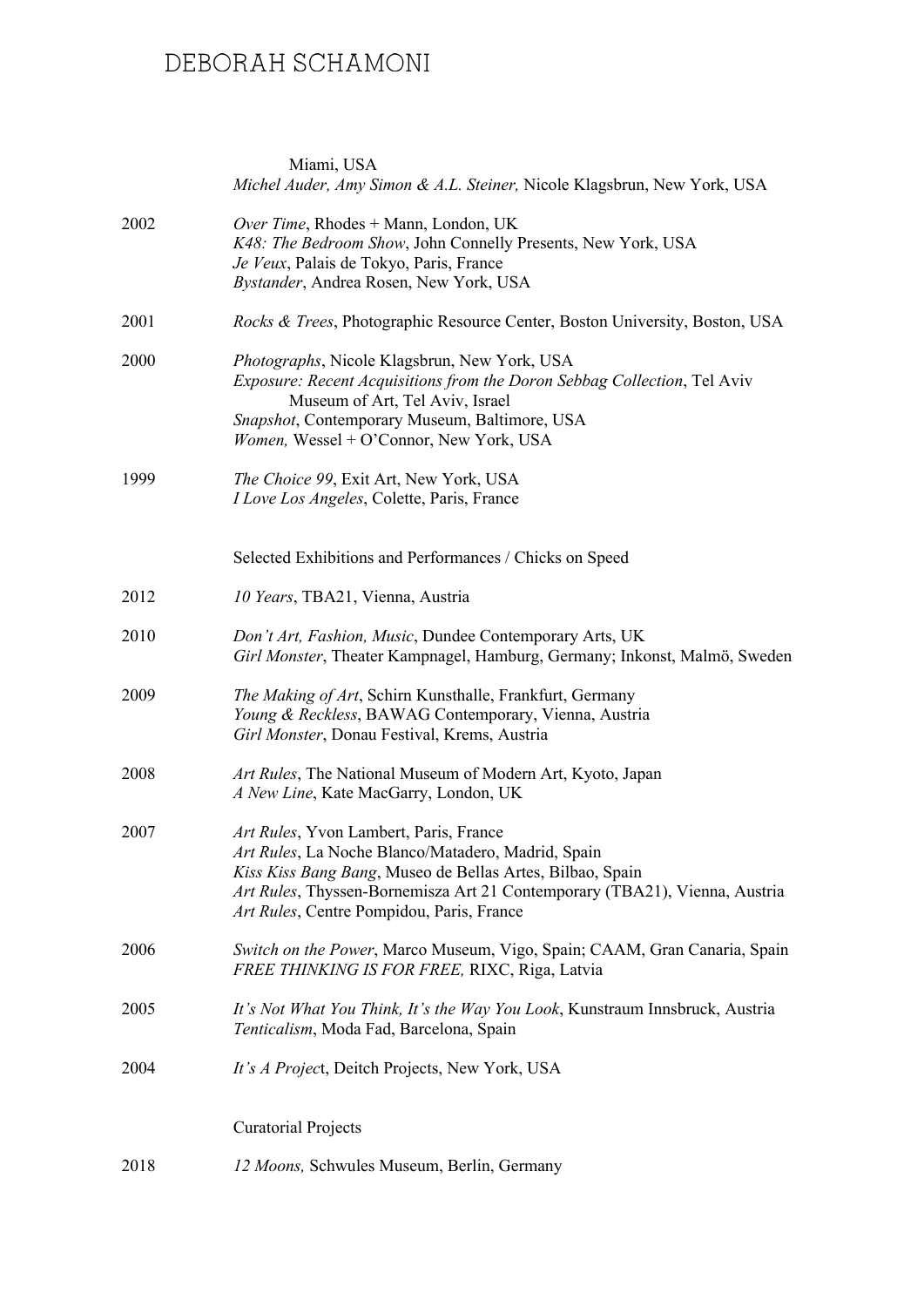| 2014      | Readykeulous by Ridykeulous: This Is What Liberation Feels Like <sup>TM</sup> , Contemporary<br>Art Museum St Louis and Philadelphia Institute of Contemporary Art, USA                                                                                             |
|-----------|---------------------------------------------------------------------------------------------------------------------------------------------------------------------------------------------------------------------------------------------------------------------|
| 2012      | Three Tapes by Carole Roussopoulos presented by Ridykeulous and Stuart Comer,<br>Light Industry, Brooklyn, New York, USA                                                                                                                                            |
| 2011      | Readykeulous: The Hurtful Healer: The Correspondance [sic] Issue, Invisible-<br>Exports, New York, USA                                                                                                                                                              |
| 2010      | Christmas on Earth & Flaming Ears presented by $A.K.$ Burns $+ A.L.$ Steiner, Light<br>Industry, Brooklyn, New York, USA                                                                                                                                            |
| 2009      | Hardcorps, Movement Research, New York/Brooklyn, USA<br>Ridykeulous Hits Bottom, Leo Koenig Projekte, New York, USA                                                                                                                                                 |
| 2008      | Contraseñas/Passwords: Our Bodies, Our Selves, Centro Cultural Montehermoso,<br>Vitoria-Gasteiz, Spain<br>Ridykeulous: That Looks Really Cute on You!, Bronx Museum, New York, USA<br>Ridykeulous: The Odds Are Against Us, P.S.1. Contemporary Art Center, NY, USA |
| 2007      | Ridykeulous: At Least It's Not Abstract!, The Kitchen, New York, USA<br>Shared Women, LACE, Los Angeles, USA                                                                                                                                                        |
|           | Awards                                                                                                                                                                                                                                                              |
| 2020      | Guggenheim Fellowship                                                                                                                                                                                                                                               |
| 2018      | Presidential Visiting Fellowship in Visual Arts at Yale University's School of Art                                                                                                                                                                                  |
| 2017      | Foundation for Contemporary Arts Grant to Artists                                                                                                                                                                                                                   |
| 2015-2016 | <b>Berlin Prize</b>                                                                                                                                                                                                                                                 |
| 2015      | <b>Tiffany Foundation Biennial Award</b>                                                                                                                                                                                                                            |
|           | Academic Appointments                                                                                                                                                                                                                                               |
|           | Yale School of Art<br><b>Bard College</b><br>Columbia University<br>Otis College of Art & Design<br>School of the Art Institute of Chicago<br>School of Visual Arts, University of California/Los Angeles<br>Virginia Commonwealth University                       |
|           | Museum and Public Collections (Selection)<br>The Brooklyn Museum of Art<br>Institute of Contemporary Art Miami<br>The Hammer Museum                                                                                                                                 |
|           |                                                                                                                                                                                                                                                                     |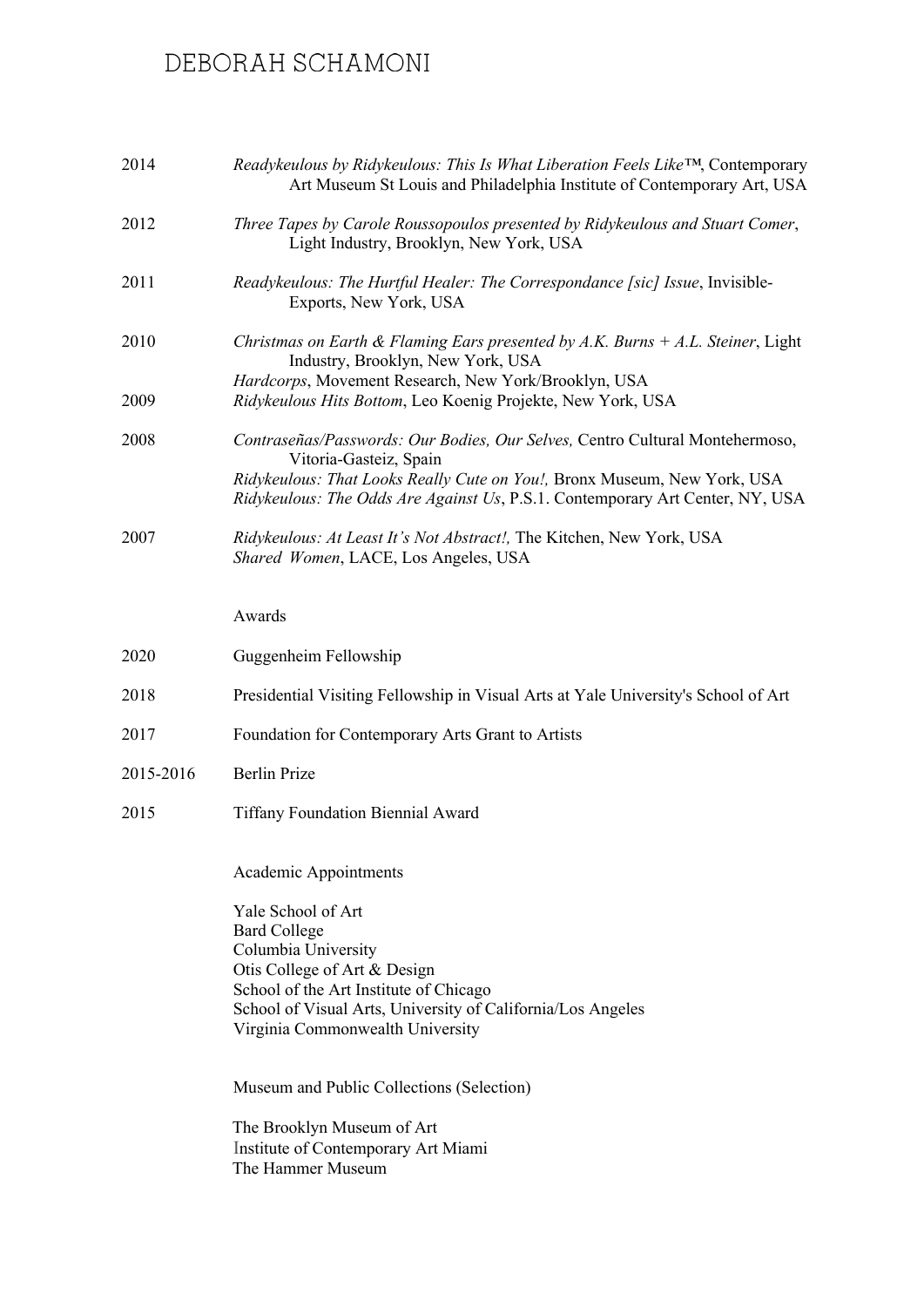Marieluise Hessel Collection of Contemporary Art Los Angeles Museum of Contemporary Art Museum of Modern Art, New York

Press / Publications (Selection)

The 25 Works of Art That Define The Contemporary Age, David Breslin, Martha Rosler, Kelly Taxter, Rirkrit Tiravanija & Torey Thornton, NY Times T Magazine, July 16, 2019

The Artists Using Gender as a Tool and a Weapon, Miss Rosen, dazeddigital.com, Sept. 25, 2017

Artist Portfolio: A.L. Steiner, text by Boychild, Berlin Journal (#31, Fall 2017)

Warum Papier böse ist, Anne-Sophie Schmidt, Der Tagesspiegel, October 4, 2017

A.L. Steiner: Uranian Perspectives, Anna McNay, Elephant Magazine (Issue #31/Summer 2017)

WEEPING, DREAMING, FUCKING, LAUGHING. THIS IS HOW SOME REVOLUTIONS GET STARTED, Andrew Beradini, Mousse Magazine (#59, Summer 2017)

Inside job: In the Tradition of Institutional Critique, Artists are Throwing Wrenches Into the Art World's Works, Andrew Russeth, ArtNews, Winter 2017

The Art of Politics: What happens when 15 Artist Take on the Campaign Poster, W Magazine, November 2016

An Ecofeminist Artist's Tiny Revolutions, Taia Kwinter, Hyperallergic, October 25, 2016

Worst Case Scenario: A.L. Steiner's Apocalyptic "30 Days of Mo;)rning", Emily Colucci, artfcity, October 14, 2016

Review: Condo, Harry Thorne, Frieze, February 2, 2016

Reviews: A.L. Steiner at Blum & Poe, Colin Westerback, Art In America, September 25, 2015

Critics Picks: A.L. Steiner at Blum & Poe, Travis Diehl, artforum.com, July 2015

A.L. Steiner & Maggie Nelson, BOMB Magazine, Issue 132/Summer 2015

Vanity, Musée Magazine/No. 11 (April 2015)

Your Feelings Are Your Fault, Aperture (Issue 218, Spring 2015)

Weird and cool 'Touching the Art' series heads to Art Basel, Carolina Miranda, LA